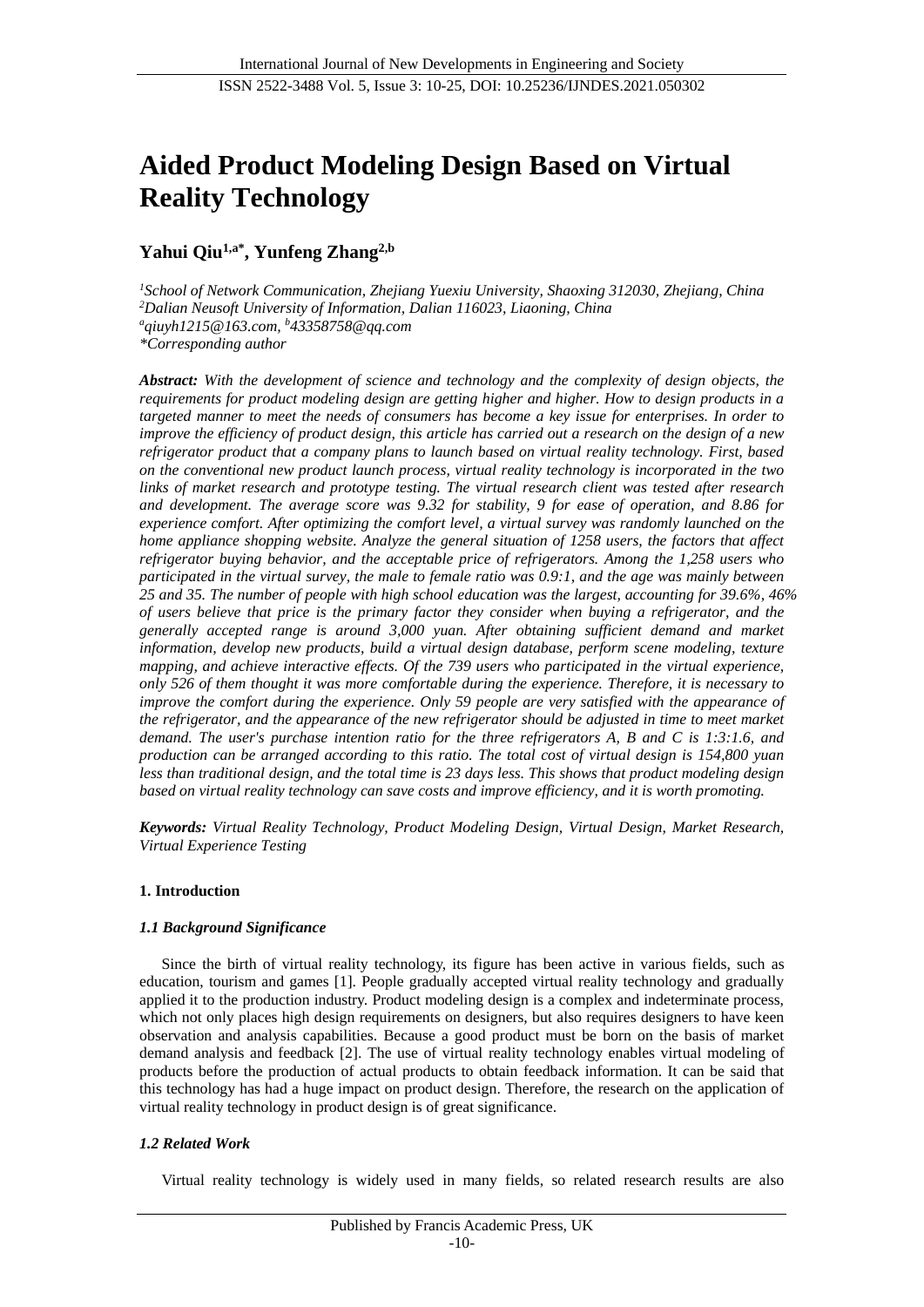emerging in endlessly. Zhu W evaluated the virtual tourism simulation and experience system based on neural network, and established a virtual tourism evaluation model through a large number of questionnaire surveys and collection of relevant data. He also verified the model with Huangshan, Taishan, Forbidden City and Wuzhen as research objects [3]. Maples-Keller J L reviewed the development history of virtual reality technology and its application in psychiatric treatment, based on the empirical evidence of virtual reality treatment, and the benefits of virtual reality technology for psychiatric research and treatment [4]. Although their research data samples are large, the methods used in the analysis of the data can cause errors in the results. Product modeling design has always been the focus of attention in the design field. Tang D obtains and tracks product design knowledge through single-domain demand-side management and multi-domain demand-side management, and introduces a design knowledge management system based on demand-side management [5]. Labat K L analyzed the product design process used in related fields, proposed a general structure that links these working methods, and demonstrated how university design teams can use this structure to cooperate with industrial customers [6]. Their research has provided theoretical support for product styling design, but they have not incorporated the latest technology.

### *1.3 Innovative Points in this Paper*

In order to reduce the cost of product styling design, obtain timely feedback information, improve design efficiency, and design high-quality products that cater to market needs, this article conducts in-depth research on product styling design based on virtual reality technology. The innovations of this research are as follows: (1) Use virtual reality technology in market research to create a virtual research client, evaluate it and optimize it based on feedback, and conduct virtual research on website users. (2) Construct a virtual scene in the prototype test, invite users to have a virtual experience, and improve the product based on user feedback on the product. (3) Compare the cost and time spent in the three stages of research, development and testing between virtual design and traditional design. It is found that virtual design can save total cost and shorten total time.

## **2. Virtual Reality Technology and Product Design**

### *2.1 Virtual Reality Technology*

### (1) Characteristics of virtual reality technology

Virtual reality technology integrates multiple disciplines such as computer graphics, electronic technology and multimedia technology, so it is very characteristic. The three most typical characteristics of virtual reality technology include immersion, interactivity and imagination [7]. Virtual reality relies on digital technology to bring people the most realistic experience. Sensory immersion is the most important aspect of design. Computer technology simulates the virtual environment, presents an ideal world picture, combined with the stereo sound function, stimulates the senses with the help of the tactile sensation of the simulator, and strives to change the taste of the actual scene by combining the scent perception with the virtual environment.

Virtual reality technology takes device interaction as a key point and pushes human-computer interaction to a new level [8]. The technology will use the machine to improve the audience's experience of the virtual environment. This is one of the most important functions of virtual reality technology in display functions. The interactivity of virtual reality technology is the bridge between the optimized device and the user's feelings.

The audience is immersed in the virtual system, and the brain extracts new knowledge by processing the information of the virtual scene, thereby enhancing the audience's perceptual and rational understanding. Imagination will allow the audience to develop new relevance related to the product, and then achieve the effect of inspiration and progress, and change the way people think.

### (2) Types of virtual reality technology

Virtual realization technology includes all related technologies and methods with natural simulation and lifelike experience [9]. According to the different forms of users participating in the virtual reality system and the degree of immersion, virtual reality technology can be divided into distributed, augmented reality, immersive, and desktop virtual reality [10].

In a distributed virtual reality system, multiple users are connected through a computer network to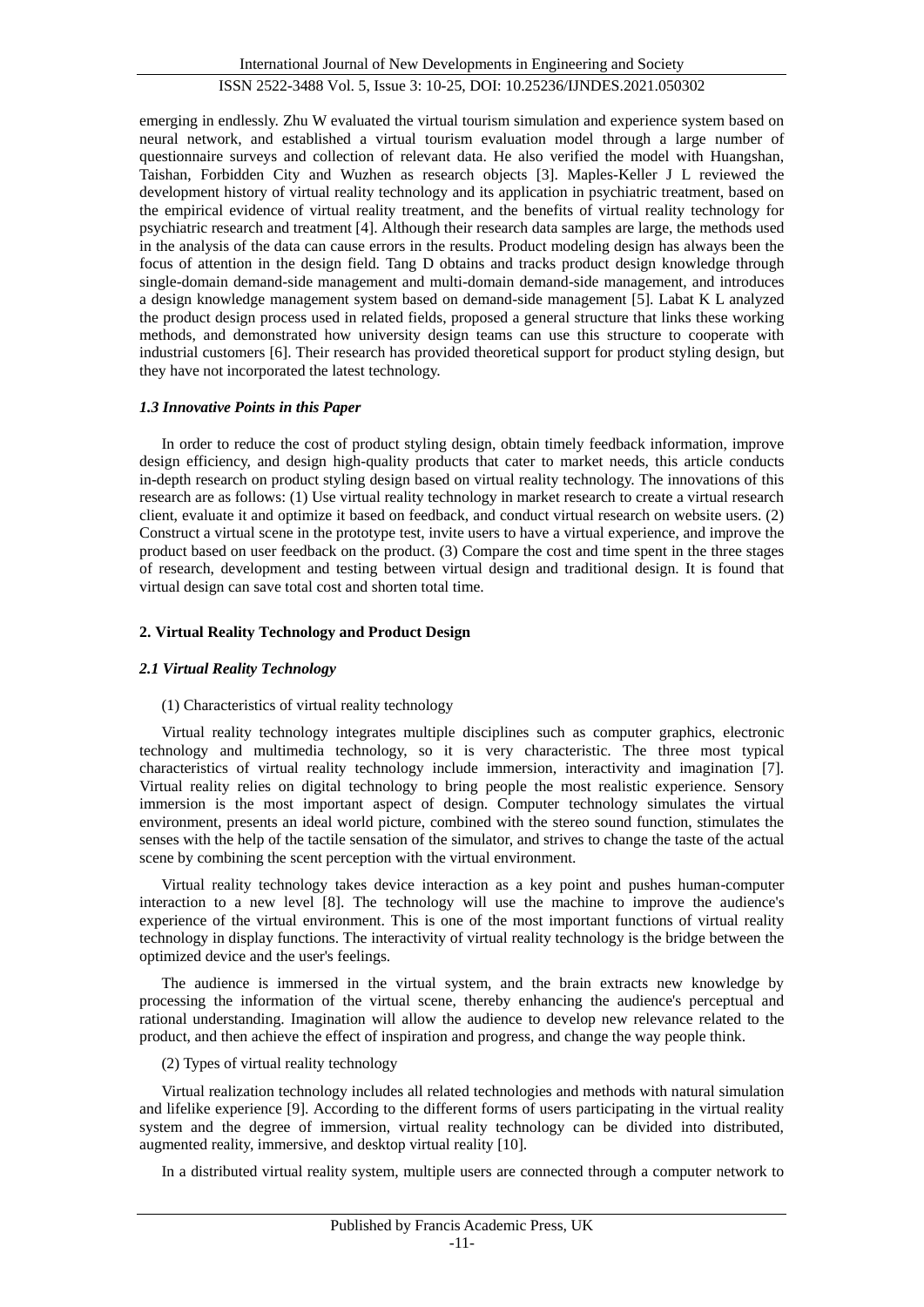experience virtual experiences together to achieve the purpose of collaborative work. The augmented reality virtual reality system can use virtual reality technology to simulate the real world and enhance participants' experience of the real environment.

Immersive virtual reality systems generally provide a fully immersive experience. Desktop virtual reality uses personal computers and low-end workstations for simulation, uses the computer screen as a window for users to observe the virtual world, and realizes the interaction with the virtual reality world through various input devices [11].

### (3) Virtual reality and aesthetics

For the science and technology of virtual reality, technology itself has no concept of beauty. When technology and reality are combined, there will be beautiful theories. The beauty of the virtual world can be divided into two categories: natural beauty and creative beauty. The natural beauty of the virtual world is to restore the beauty of the real world and reflect it on the computer in a digital mode. Natural beauty often cannot fully satisfy people's aesthetic needs. In order to achieve a higher spiritual pursuit, new aesthetic standards and new aesthetic concepts have been created. Creating beauty is the benchmark of beauty formed according to specific natural laws and lifestyle habits.

Product design belongs to the creative beauty in aesthetic theory. Not just a combination of several parts, the function and existence of the product itself is a kind of social functional beauty [12]. The creation of products improves people's living standards and becomes a social attribute of beauty. In virtual aesthetics, creating beauty is an important part. The existence form of virtual aesthetics is works, and works can be divided into the material level of external factors and the spiritual level of internal factors.

The aesthetic elements in virtual reality mainly come from the author's life experience, artistic conception and intentional materialization. Emotional expression is an essential element for constructing a more realistic virtual world, and aesthetic creation is an important part of virtual reality [13]. Life experience is the basis for constructing a virtual reality environment, and artistic conception is an important part of constructing virtual aesthetics. Intentional materialization displays design concepts in the form of design language to achieve a perfect interpretation of virtual aesthetics.

### *2.2 Product Modeling Elements*

### (1) The composition of product modeling elements

Product modeling is a free-form surface problem that belongs to the category of visual art design. The shapes of points, lines and surfaces are the basic elements of its modeling. Product styling is the visual and concrete expression of product design, as well as the expression of things under certain conditions, and is the most direct styling language [14]. The product cannot be independent of the purpose of use, use environment, target population, use conditions, use time, and actions. The so-called product styling is to combine the above-mentioned aspects with functions, materials and system elements to form the "special trend" of the product. In addition to the overall visual image, the perceptual image of the product shape is also provided to people.

Product modeling elements mainly include the purpose and basic functions of the product, the basic size and size of the modeling basis, environment and use background, materials and colors used, modeling characteristics, storage methods, semantics and sensory characteristics, use time and frequency[15] . The styling design of a product can bring users in a predictable way, which expresses not only visual sensory experience, but also cultural communication, value level and personality pursuit [16].

The elements of product modeling can be divided into two types: formal attributes and intuitive attributes [17]. The form attributes include the appearance, color, volume and material of the product. The intuitive attributes of product styling elements include practicality, durability and convenience.

## (2) Product modeling parameterization and data processing

According to product modeling characteristics, parameterized calculations can be performed. Select the appropriate parameterization method and describe it digitally, and quantify the design parameters of the sample modeling. This method provides a basis for quantitative or qualitative analysis for product modeling design. The curve control method can be used to study the parameterization of samples. The parameterization of the curve control method uses the key points of the actual research product to control the modeling curve, and the coordinate value of each key point is determined for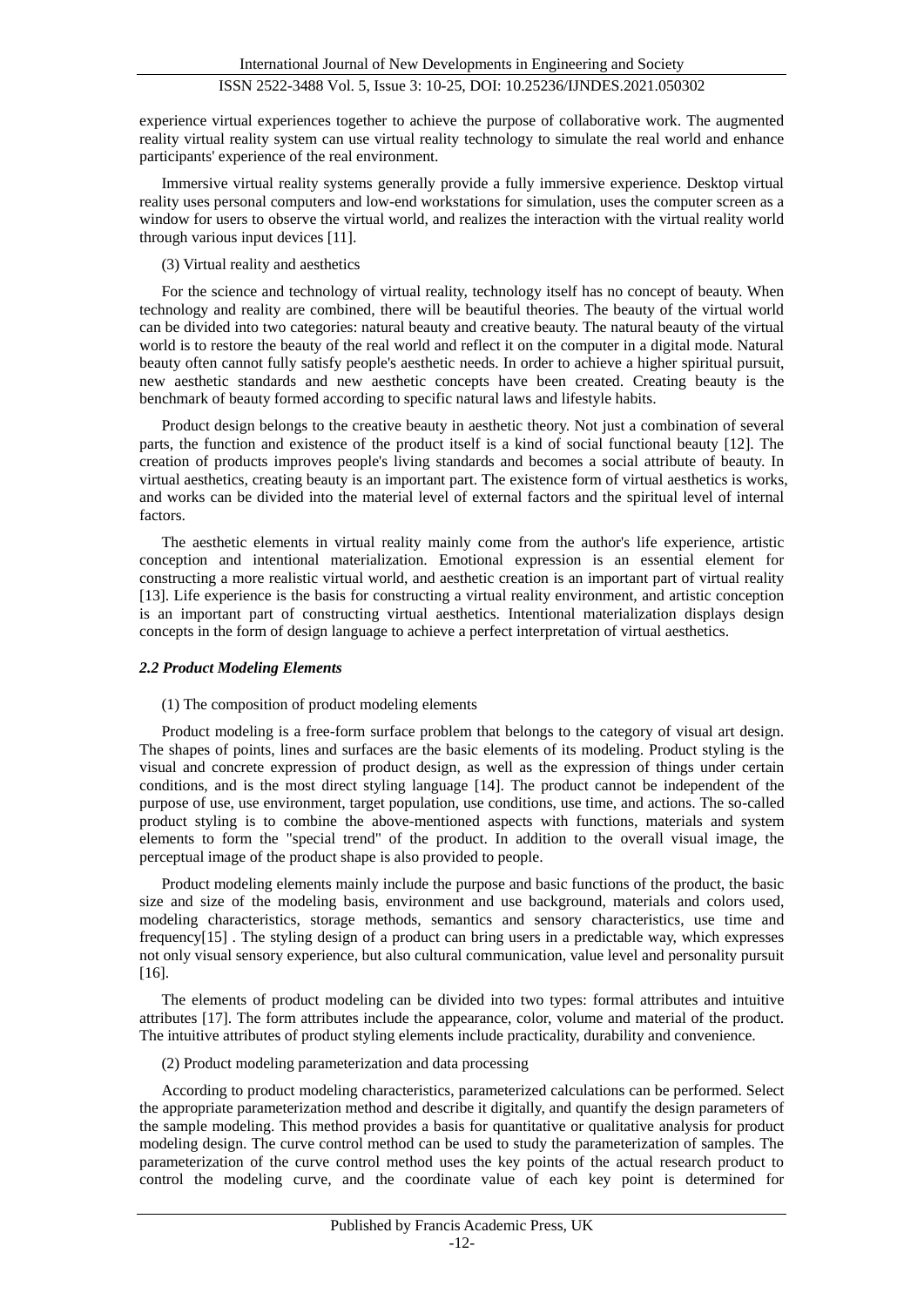parameterization [18]. The difference of the coordinates of each point of the Bezier curve is shown in Formula 1:

$$
P(x) = \sum_{i=0}^{n} P_i B_{i,n}(x), \quad x \in [0,1]
$$
 (1)

Among them,  $P_i$  is the *i*-th vertex of the characteristic polygon forming the Bezier curve, and  $B_{i,n}(x)$  is the sub-Bernstein function:

$$
B_{i,n}(x) = \frac{n!}{i!(n-1)!} x^{i} (1-x)^{n-i}, i = 0,1,2,...,n
$$
 (2)

When processing data, firstly discretize and reduce the dimension of characteristic attribute parameter values, and then cluster the same types of parameters. Among them, principal component analysis is used to reduce dimensionality, and K-means clustering discretization is used [19]. The principal component analysis method has  $n$  samples, and each sample has  $k$  variables, forming a  $n \times k$  order sample data matrix:

$$
X = \begin{bmatrix} x_{11} & x_{12} & \dots & x_{1k} \\ x_{21} & x_{22} & \dots & x_{2k} \\ \vdots & \vdots & \vdots & \vdots \\ x_{n1} & x_{n2} & \dots & x_{nk} \end{bmatrix} = [x_1, x_2, \dots, x_k]
$$
 (3)

Let the *i*-th column vector of  $X$  be  $X_i$ ,  $(i=1,2,...,k)$ , and the linear combination of k vectors  $X_1, X_2, ..., X_k$  of the matrix is:

$$
\begin{cases}\nR_1 = a_{11}X_1 + a_{21}X_2 + \dots + a_{k1}X_k \\
R_2 = a_{12}X_2 + a_{22}X_2 + \dots + a_{k2}X_k \\
\dots \\
R_k = a_{1k}X_1 + a_{2k}X_2 + \dots + a_{ki}X_k\n\end{cases}
$$
\n(4)

Let  $a_i = (a_{1i}, a_{2i}, \dots, a_{ki})^T$ . The specific definition of the K-means clustering algorithm used in cluster analysis is as follows:

$$
F = \sum_{i=1}^{k} \sum_{q \in D_i} |q - n_i|^2
$$
 (5)

Among them,  $F, q$  are the sum of the mean square deviations of all objects in the database and a point in the object space;  $n_i$  is the mean value of cluster  $D_i$ .

#### (3) Usability analysis of product modeling

Usability is not a one-dimensional attribute and structure, but includes various interrelated elements. There are many explanations about the model architecture of usability. If the model is different, the attributes emphasized are also different, but they are all used to guide the design of a specific user interface. In the research on the human-computer interaction relationship of usability, the general concern is the ability of users to complete tasks normally during operation, so the time and efficiency of task completion and the error rate of task execution process are overemphasized. In many cases, a single degree of satisfaction cannot meet the requirements, and friendly products cannot provide usability correctly.

Usability evaluation indicators include learning, efficiency, memory, errors and satisfaction [20]. Learnability means that the system is easy to learn, and users can perform specific tasks in the operating system in a short time. Efficiency refers to the high efficiency of the system and the high level of productivity in use. Memorability means that the user can continue to use the system after not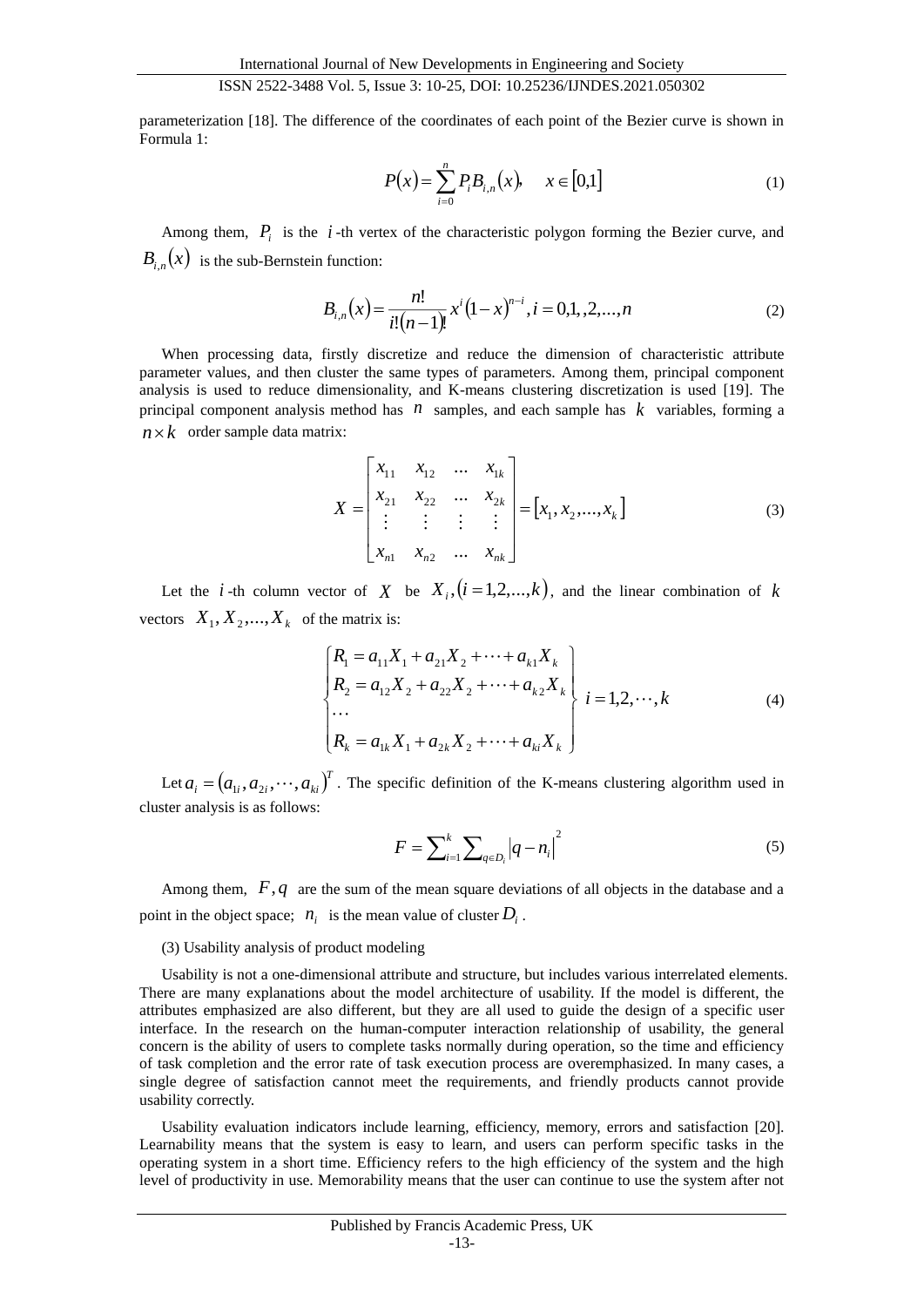using the system for a certain period of time. Errors refer to the user's ability to reduce errors when using the system and avoid devastating errors. Satisfaction refers to the degree of user satisfaction when using the system, which is the subjective view of the user when using the system.

Usability evaluation methods include usability diagnosis method, usability test method and usability survey method [21]. The usability diagnosis method is simple, fast, and low-cost. There are also fewer evaluators required. The most common methods include heuristic evaluation and cognitive walkthrough. The usability testing method finds problems by observing how users use the interface of the system under test, and conducts a very comprehensive assessment of the usability of the interface. During the test, direct observation, interview, and questionnaire methods can be used to collect user behavioral response data.

#### *2.3 Product Modeling Design*

#### (1) General procedures for product design

Product modeling design is different from other designs. It is not only a three-dimensional material design, but also an abstract design of feeling; it not only integrates technology and products, but also integrates artistic aesthetics and products; products require both originality and market adaptability. Therefore, in product design, designers and teams must have in-depth and extensive professional knowledge in order to adapt to its complexity. The general procedure of product modeling design includes the following three stages.

In the first stage, the designer collects a large amount of available data, analyzes the situation of similar products or competing companies in the market, determines the positioning of the product design, and provides information support for the conceptual design of the second stage [22]. The main task of this stage is to collect and analyze data to obtain corresponding results. Therefore, whether the information is appropriate, complete, and novel will have a great impact on the results.

The second stage is the specific stage of the design work. Among them, the conceptual sketch design has few constraints on the designer, and there is a lot of room for innovation, which can best reflect the designer's experience, wisdom, and creativity, and play a decisive role in the quality of the design results. At this stage, there will be feedback on the first stage.

The third stage is mainly the product implementation, sales and feedback information collection stage. In order to improve and complete the product, the information obtained at this stage needs to be passed to the upper level.

#### (2) Product modeling design tasks

In the field of product modeling design, the input of design goals is expressed as the abstract intent of the product design project, including information components such as customer requirements, user requirements, and product recommendations [23]. The design project task book is a concrete manifestation of its form, which mainly includes the project background, project goals, project positioning, product concept elements, development team elements and some specific content.

In the process of product design, the behavior of product modeling design mainly includes various abstract activities such as action, language, thinking, recognition, appearance, etc. [24]. After the designer has a certain knowledge and understanding of the design problem, he executes independent detailed subtasks according to a certain relationship, performs a series of actions, and completes each subtask in turn. The realization of the final design goal is based on the reasonable planning and preparation of each subtask.

#### (3) Product modeling design knowledge

The acquisition of product styling design knowledge first requires sample screening, which can use multi-scale method and cluster analysis method [25]. Then the semantic feature Metadata is obtained, and the semantic difference method is often used. The product's semantic feature element information collection expression is shown in Formula 6:

$$
P = \{word_1, word_2, \cdots, word_n\}
$$
 (6)

Among them,  $word_n$  is the *n*-th intention word pair of the product.

Then the geometric features of the product modeling are obtained, and the entropy processing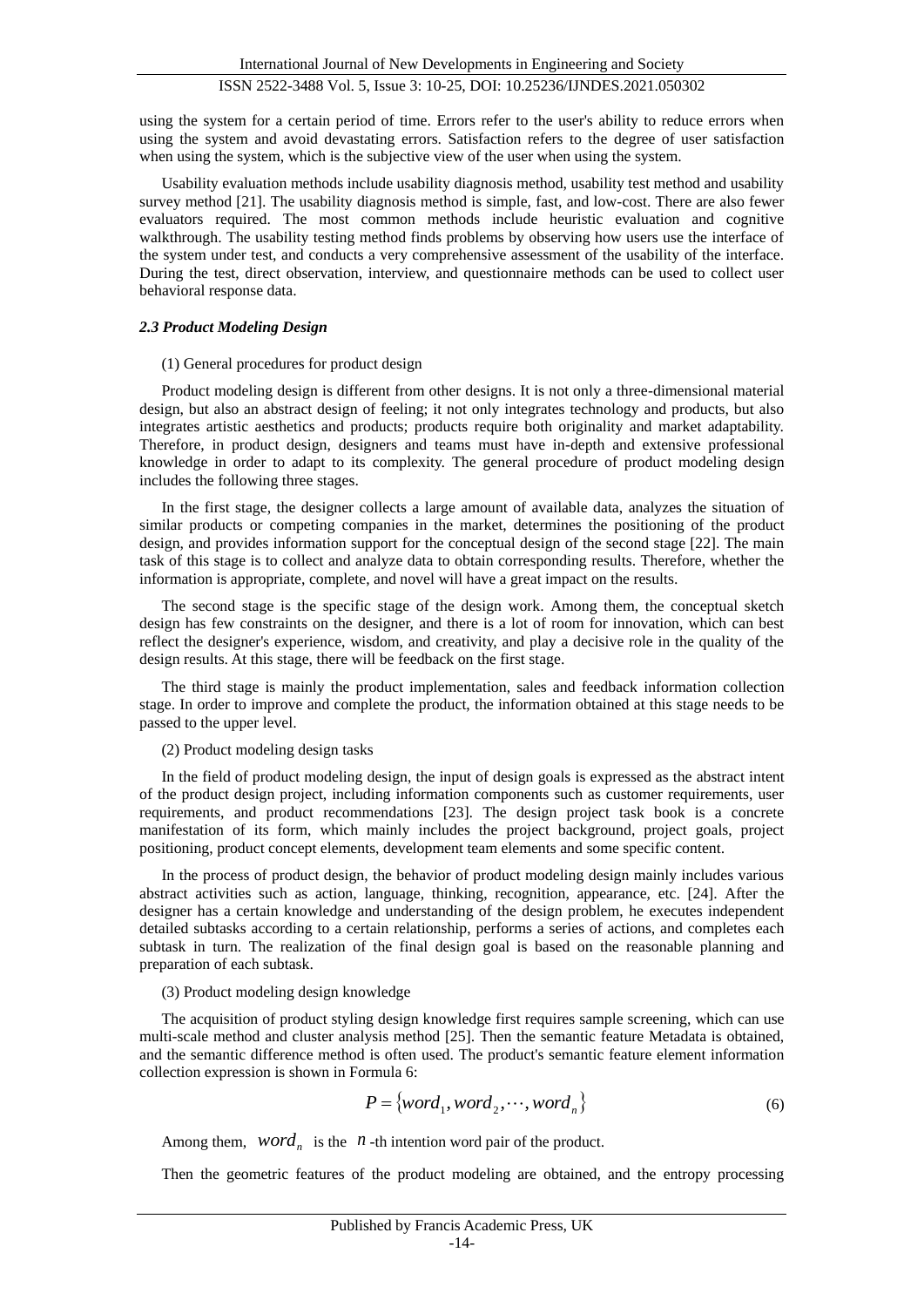method is used to calculate the weight of each element in the geometric feature set. The participant's fuzzy decision matrix is shown in Formula 7:

$$
CFS = [QC_{uk}]_{m \times n} \tag{7}
$$

This matrix reflects the evaluation of each characteristic line by different subjects, and transpose the matrix to obtain Formula 8:

$$
CFS = [QC'_{uk}^{\ \ t}]_{m \times n}^{\ \ T} = [QC'_{ku}^{\ \ t}]_{n \times m}
$$
 (8)

Each row in the matrix represents the vector used by the subjects to evaluate the same feature line, and entropy processing is performed on it, then the state probability of each subject acting on each feature line is shown in Formula 9:

$$
Q_{uk} = \frac{QC_{uk}}{\sum_{k=1}^{m} QC_{uk}} \qquad k = 1, 2, \cdots, m; u = 1, 2, \cdots, n
$$
\n(9)

According to the information entropy calculation formula, the evaluation information entropy of the  *-th characteristic line can be calculated as shown in Formula 10:* 

$$
E_{u} = \frac{1}{\ln(n)} \sum_{k=1}^{m} Q_{uk} \ln(Q_{uk})
$$
\n(10)

When  $Q_{uk} = 0$ , w=2 $Q_{uk}$  ln $(Q_{uk}) = 0$ . The deviation degree is defined as:

$$
d_u = E_u - 1 \tag{11}
$$

Calculate the weight of each characteristic line according to the entropy weight calculation formula:

$$
w_u = d_u / \sum_{u=1}^n d_u \tag{12}
$$

Then the weight coefficient vector of the geometric characteristic line is shown in Formula 13:

$$
W = \begin{bmatrix} w_1, w_2, \cdots w_n \end{bmatrix}^T
$$
 (13)

Rough set can mine potential information from case products, describe and deal with problems objectively, so it can obtain modeling feature Metadata based on rough set. Assuming that *QCxy* represents the average similarity score of the  $x(x=1,2,\dots,s)$ -th sample to the  $y(y=1,2,\dots,q)$ -th sample, the set of similar means of the  $\chi$ -th sample and other samples is shown in Formula 14:

$$
R_x = \{QC_{xx+1}, QC_{xx+2}, \cdots, QC_{xy*h}\} \quad x = 1, 2, \cdots, g*h
$$
 (14)

Suppose  $QC_{xy}$  is any certain element in  $R_x$ , the lower limit calculation and upper limit calculation of  $\mathit{QC}_{xy}$  are shown in Formula 15 and Formula 16:

$$
L\big(QC_{\scriptscriptstyle xg}\big) = \frac{1}{QL_{\scriptscriptstyle xg}} \sum_{j} QC_{\scriptscriptstyle xg} \tag{15}
$$

$$
U\left(QC_{xg}\right) = \frac{1}{QU_{xg}} \sum_{j} QC_{xg} \tag{16}
$$

Among them,  $j$  is all corner codes of  $QC_{xj} \ge QC_{xg}$ . Then the rough number is shown in Formula 17:

$$
R[QC_{xg}) = \left[ L[QC_{xg}], U[QC_{xg}]\right]
$$
\n(17)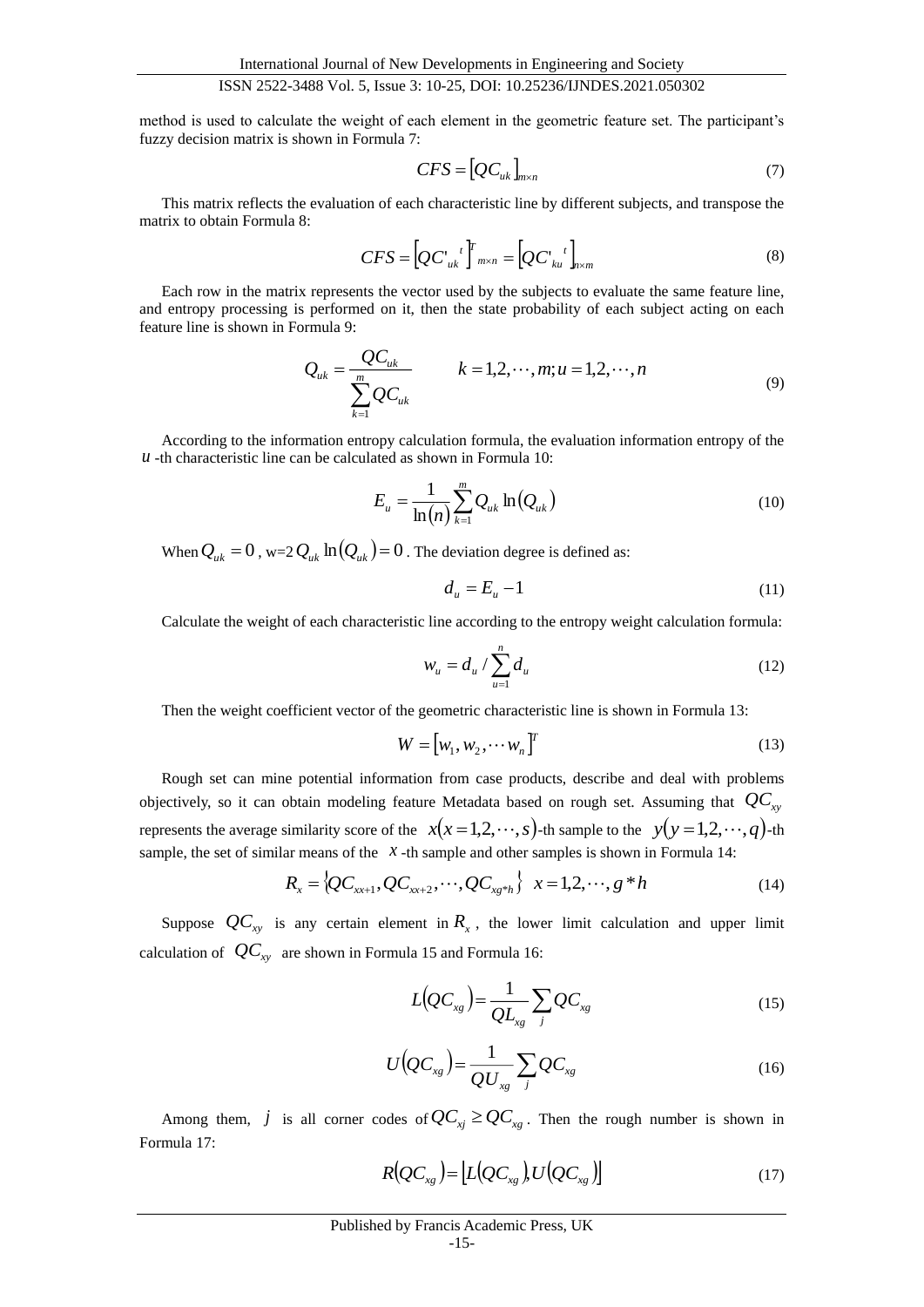#### **3. Experiments on Virtual Reality Technology Assists Product Modeling Design**

#### *3.1 Virtual Design of Product Modeling*

#### (1) Application of virtual reality technology in product modeling design

The basic process of product modeling design includes analyzing product requirements, proposing conceptual products, defining product prototypes, developing new products, and prototype testing. As shown in Figure 1, in these links, virtual reality technology can be applied to product demand analysis and prototype testing. This research takes a new refrigerator product planned to be developed by a household appliance company as an example.



*Figure 1: Flow chart of product modeling virtual design*

Market research is needed in the product demand analysis link. This research is based on virtual reality technology and supported by existing market research theories, and proposes a virtual research survey method. The survey includes users' opinions on refrigerators, purchase motivations, and usage experience, etc., to understand users' needs and grasp the direction of market development.

After the concept product is proposed and successfully developed according to the demand, virtual experience is added to the prototype test link, which brings users an immersive, interactive and imaginative virtual experience, and feels the product's style and use effect. After users give information feedback, modify and improve the design according to the feedback.

#### (2) The realization framework of product modeling virtual design

The virtual design system of this research adopts the browser and server (B/S) structure, because it has the advantages of wide distribution, simple development, convenient upgrade and strong flexibility. The client roaming on the browser side is realized through ActiveX control combined with related web publishing technology. This research uses HTML language. The server uses Apache and Tomcat technology, combined with dynamic ISP pages, to realize a dynamic virtual browsing system.

After the web client is developed, it is evaluated, mainly for consumers, designers, marketers, product critics and outsiders. Carry out evaluations from different angles, obtain more accurate and reliable information, and further improve and perfect new products.

#### *3.2 Database Construction of Product Modeling Virtual Design*

#### (1) Scene modeling and effect optimization

In the simulation design of the virtual concept refrigerator, the common format .3ds format is used to complete the format conversion between software. Import the .3ds format model into Creator and use the combine faces command to synthesize the surface, which can improve the surface patch problem of the model in the virtual environment to a certain extent.

Delete some invisible faces in the model and control the size of the texture map to improve the loading speed of the model. Use LOD modeling technology to improve computer memory usage. Create a LOD node, place the model to be displayed under the node, and set the viewpoint distance through the node properties.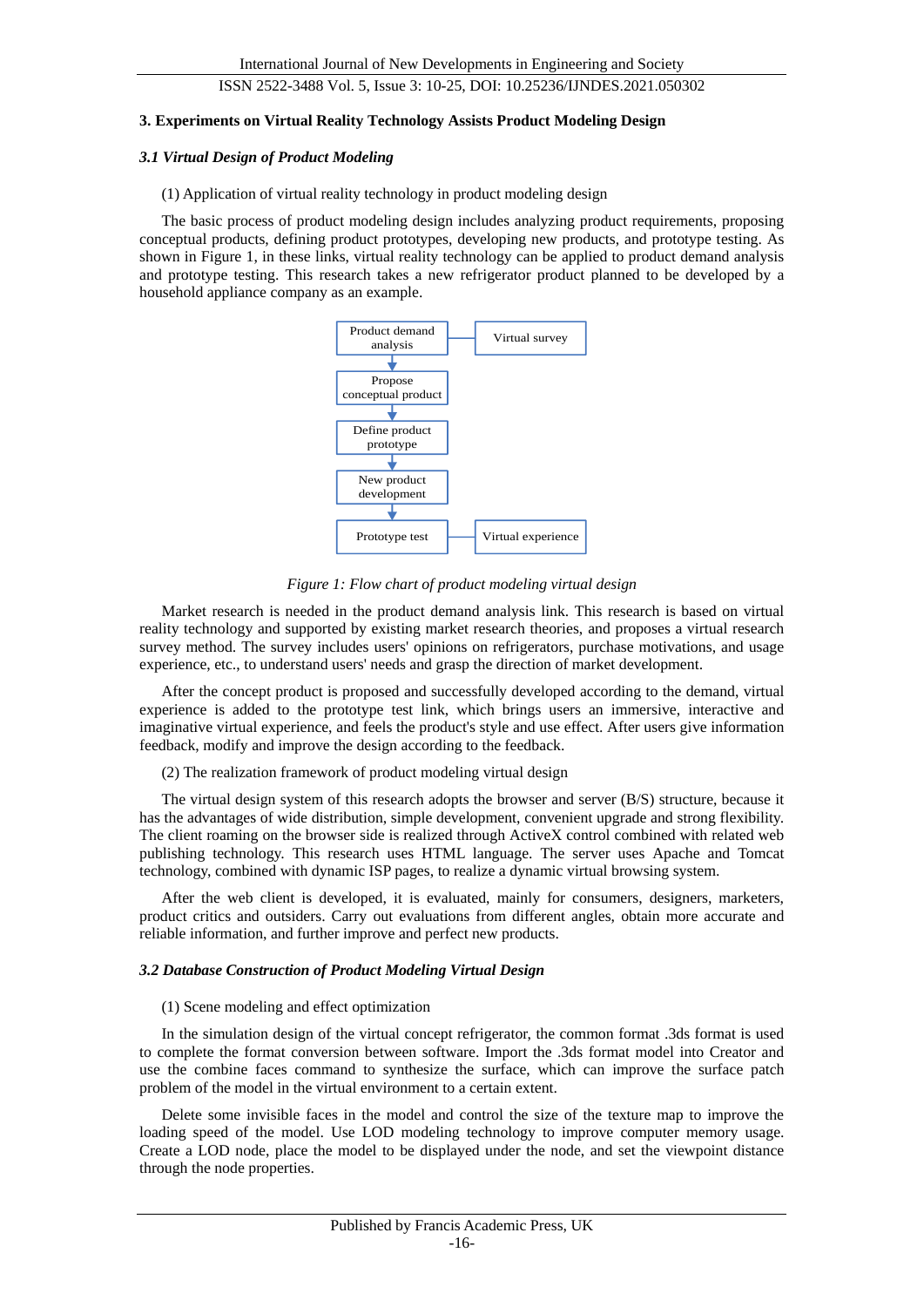## (2) Texture mapping and optimized design

Use PS software to adjust the texture and tone of the picture accordingly, and then perform texture mapping after improving the visual effect. Refrigerators are home appliances, so the environment of their virtual experience is mainly a warm home environment, guiding the experiencer to better immerse themselves in the virtual environment.

The coordinates of the texture image are  $(0,0)$  and  $(1,1)$ , the coordinate axis is represented by

 $a,b$ , and the screen coordinate axis is represented by  $t, s$ . After the texture coordinates are mapped to the screen coordinates, the coordinates will change. In addition, in order to achieve the desired effect, the storage format of the texture image needs to be determined according to the situation.

(3) Realization of interactive effects

Use DOF technology to make the product model of the refrigerator move flexibly, realize the opening and closing action of the refrigerator door, and the action of pushing and pulling the drawer. Create DOF nodes, each node controls an action. Set the dm and dt nodes to control the refrigerator door and refrigerator drawer respectively, and set the door model and the drawer model under the dm and dt nodes respectively. After setting the local coordinate system, the range of freedom of movement is limited. The movement angle of the refrigerator door is 90 degrees, and the drawer moves in translation.

The setting of the dynamic display panel of the refrigerator also has a great influence on the effect of the virtual experience. This article uses dynamic text to achieve this effect. Create a Text file node, set its properties, and enter the path and name of the font file in the Font Name text box. For example, to set the freezer temperature, you need to set the adjustable maximum temperature and minimum temperature in the Value tab. In this way, the experiencer can experience the use of the new refrigerator in a virtual environment.

## **4. Discussion on the Effect of Virtual Reality Technology Assisted Product Modeling Design**

## *4.1 Virtual Research Needs*

### (1) General situation of virtual survey users

3,000 virtual market survey questionnaires were cast through the home appliance shopping network platform to analyze users' views, purchase motivations, and usage experience of refrigerators, home appliances, to understand users' needs. A total of 1258 valid questionnaires were collected, and the general information of these 1258 users was analyzed, including age, gender, and educational background. The results are as follows:

|           | Age                       | $< \! \! 25$ | $25 - 35$ | $35 - 45$ | $45 - 55$ | >55 | Total |
|-----------|---------------------------|--------------|-----------|-----------|-----------|-----|-------|
| Gender    | Male                      | 34           | 296       | 217       | 45        | 4   | 596   |
|           | Female                    | 26           | 305       | 271       | 52        | 8   | 662   |
|           | Total                     | 60           | 601       | 488       | 97        | 12  | 1258  |
| Education | Below high school         | 8            | 89        | 85        |           |     | 188   |
|           | High school               | 21           | 211       | 214       | 49        | 3   | 498   |
|           | College and undergraduate | 23           | 264       | 155       | 31        |     | 478   |
|           | Master and above          | 8            | 37        | 34        | 12        | 3   | 94    |
|           | Total                     | 60           | 601       | 488       | 97        | 12  | 1258  |

*Table 1: General information of users*

As shown in Table 1, the 1,258 users participating in the virtual survey have a male-female ratio of 0.9:1, and there are 66 more females than males. The number of people aged 25 to 35 is the largest, accounting for 47.8%. The educational level is uneven, with the highest number of high school students accounting for 39.6%, and the number of masters and above is the least, accounting for only 7.5%. The differences in the ratio of men to women in different age groups are as follows: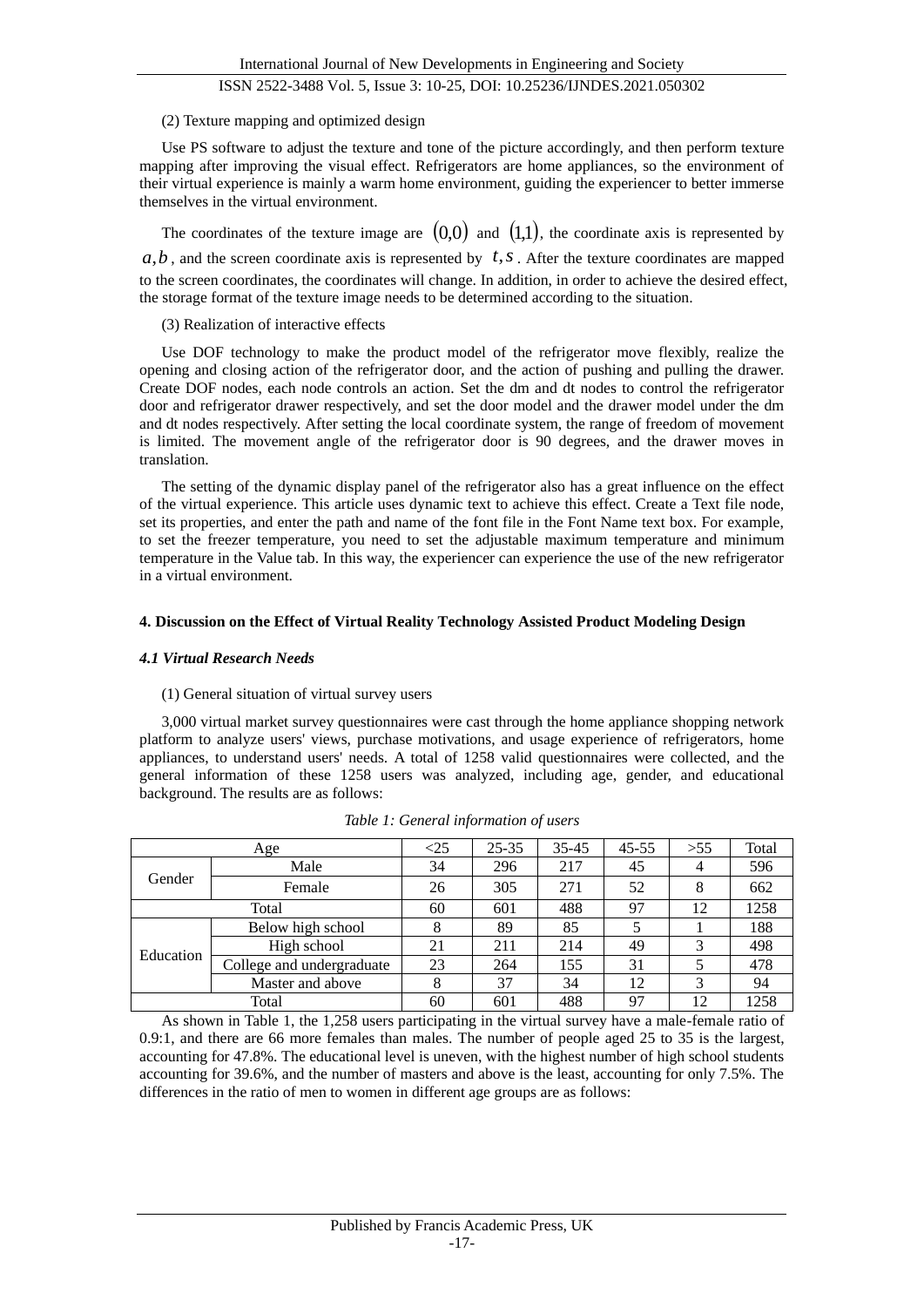

*Figure 2: Comparison of the number of men and women in different age groups*

As shown in Figure 2, among the 1258 users, there are 596 and 662 men and women. Among users younger than 25, the male to female ratio is 1:0.77; among users aged 25 to 35, the male to female ratio is 1:1.03; among users aged 35 to 45, the male to female ratio is 1:1.25; from 45 to 55 years old. Among users aged 55 years, the male to female ratio is 1:1.15; among users over 55, the male to female ratio is 1:2. The distribution of educational level of different age groups is as follows:



*Figure 3: Distribution of education level of different age groups*

As shown in Figure 3, among users younger than 25 years old, 25 to 35 years old, and older than 55 years old, the number of people with a college degree and a bachelor degree is the largest, 23, 264, and 5, respectively. Among users aged 35 to 45 and 45 to 55, the number of high school level users is the largest, 214 and 49 respectively.

(2) Virtual survey user demand analysis results

The survey content includes the factors that influence users' purchase behavior of refrigerators, which are home appliances. The following analyzes the primary factors affecting users' purchase of refrigerators from the perspective of different age groups. The factors involved include price, function, shape, energy saving, and capacity.

| Factor        | :25 | $25 - 35$ | $35 - 45$ | 45-55 | >55 | Total |
|---------------|-----|-----------|-----------|-------|-----|-------|
| Price         | 34  | 244       | 249       | ככ    |     | 584   |
| Function      |     | 148       |           | 20    |     | 299   |
| Modeling      |     | 59        |           |       |     | 73    |
| Energy saving |     | 60        | 23        |       |     | 109   |
| Capacity      |     | 89        | Q٥        |       |     | 192   |

*Table 2: Primary factors considered by users of different age groups when buying refrigerators*

As shown in Table 2, in addition to the user population over 55 years old, most of the other age groups said that the primary factor considered when buying a refrigerator is the price. Among the 584 users whose price is the primary factor, the number of users aged 35 to 45 is the largest, 249. Regardless of age, the primary factors considered by 1258 users when buying refrigerators are as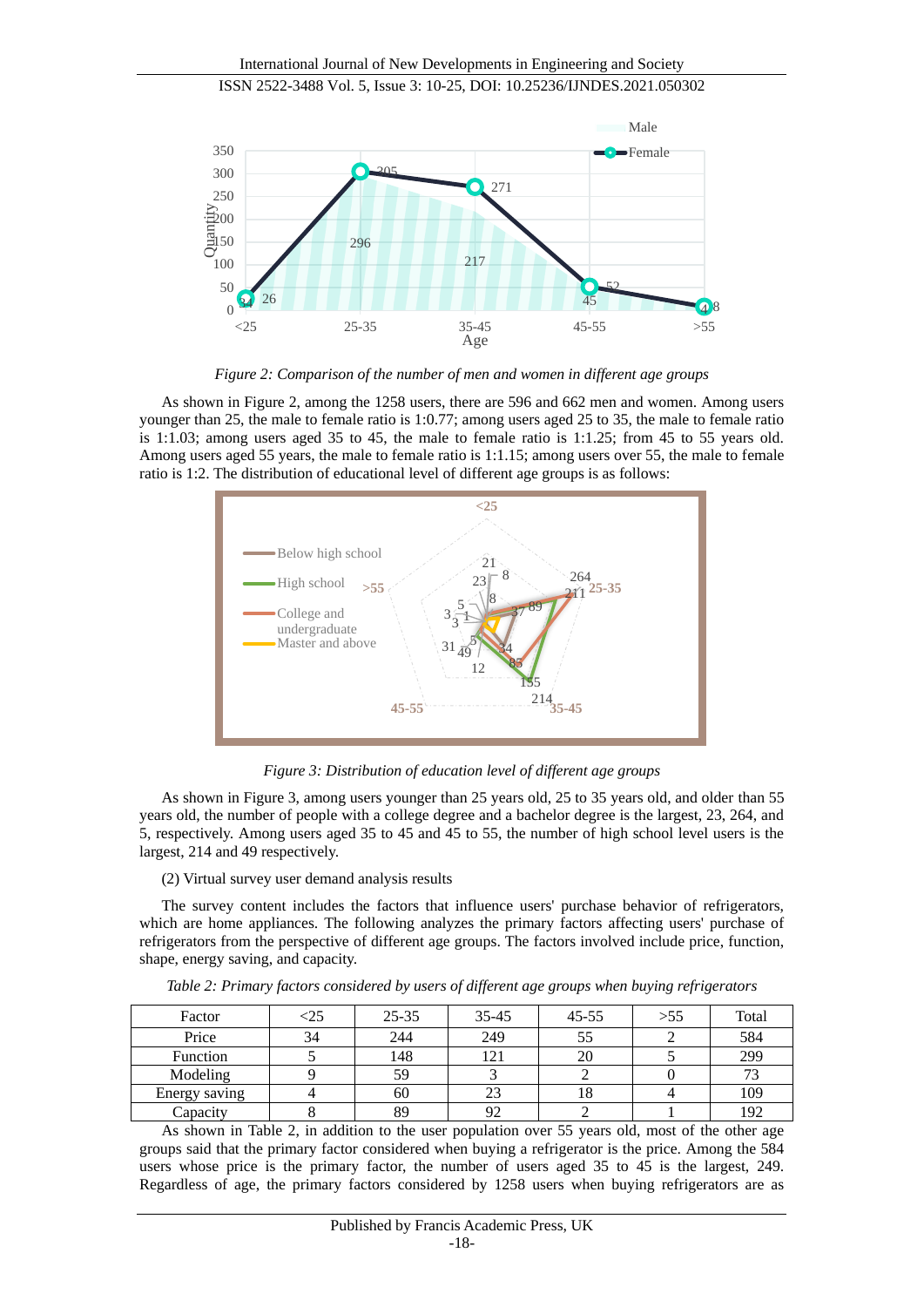

#### follows:

*Figure 4: Distribution of consideration factors when buying refrigerators*

As shown in Figure 4, in addition to the important factor of price, the order of the remaining factors is the function, capacity, energy saving and shape of the refrigerator, accounting for 24%, 15%, 9% and 6% respectively. Therefore, when proposing the concept product of refrigerator, appropriate functions and capacity should be set according to market demand. Of course, the most important thing is to set an appropriate price for the consumer market. Therefore, in the survey, we analyzed the price range that users with different educational backgrounds can accept when buying refrigerators.



*Figure 5: Price range of refrigerators that users with different educational backgrounds can choose*

As shown in Figure 5, in general, the higher the educational level, the higher the price range selected by the user. There are 83 users who choose less than 1,000 yuan, and 44.6% of them have lower education level than high school. There are 307 users who choose between 1,000 and 2,000 yuan, of which 36.5% have a high school degree; and there are 351 users who choose between 2,000 and 3,000 yuan, and the highest proportion is a high school degree, which is 54.7%. There are 265 people who choose 3,000 to 4,000 yuan, and the highest proportion is college and undergraduate degrees, which is 55.5%; there are 77 and 9 users who choose 5,000 to 8,000 and more than 8,000 respectively. Therefore, when pricing the new product series of refrigerators, the price should be controlled at around 3,000 yuan, and then the price should be increased or lowered according to the capacity to meet the needs of different user groups.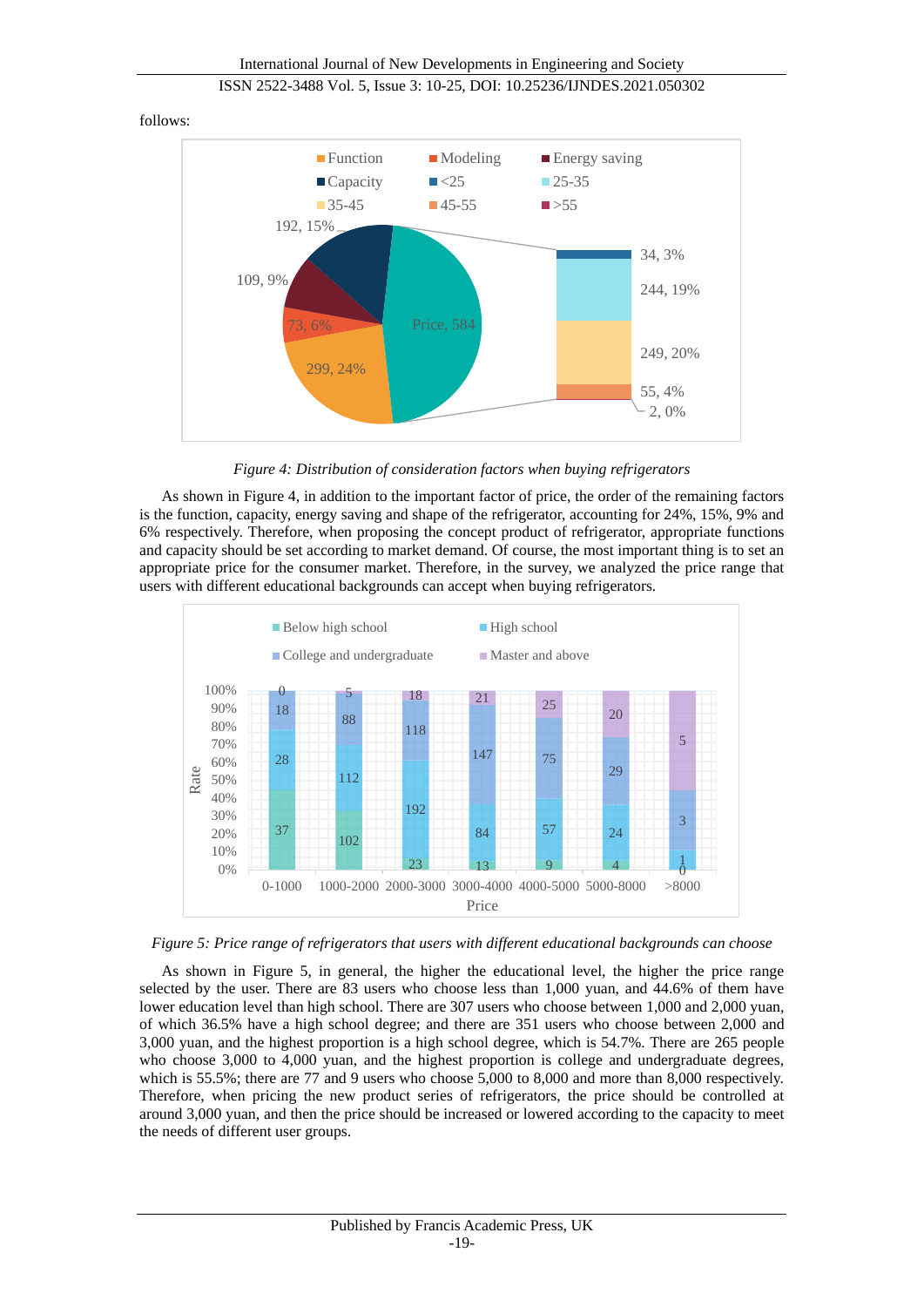#### *4.2 User Feedback and Evaluation of Virtual Research and Virtual Experience*

#### (1) Evaluation results of virtual survey client page

Consumers, designers, marketers, critics, and outsiders are invited to evaluate the stability, ease of operation, and comfort of the web client. A scoring system is implemented, and the full score for each performance is 10 points. A score greater than or equal to 9 is rated as excellent, a score less than 9 and greater than 7 is rated as good, a score less than 7 and greater than 5 is rated as medium, and a score less than 5 is rated as poor. There are 3 evaluators for each identity, and the average score represents the overall score of each evaluator. The scores are as follows:

| Evaluator     | Stability score | Simplicity score | Comfort score |  |
|---------------|-----------------|------------------|---------------|--|
| Consumer 1    | 9.3             | 8.2              | 8             |  |
| Consumer 2    | 9.6             | 9                | 9.1           |  |
| Consumer 3    | 9.6             | 8.9              | 8.4           |  |
| Average score | 9.5             | 8.7              | 8.5           |  |
| Designer 1    | 8.9             | 9                | 8.5           |  |
| Designer 2    | 8.4             | 9.5              | 9.5           |  |
| Designer 3    | 9.1             | 10               | 9             |  |
| Average score | 8.8             | 9.5              | 9             |  |
| Marketer 1    | 9.5             | 9.6              | 9.4           |  |
| Marketer 2    | 10              | 9.3              | 9.2           |  |
| Marketer 3    | 9.3             | 9.3              | 9.3           |  |
| Average score | 9.6             | 9.4              | 9.3           |  |
| Critic 1      | 8.9             | 8.7              | 8.7           |  |
| Critic 2      | 9.2             | 9.2              | 8.7           |  |
| Critic 3      | 9.2             | 8.9              | 8.1           |  |
| Average score | 9.1             | 8.9              | 8.5           |  |
| Outsider 1    | 9.8             | 8.7              | 9.1           |  |
| Outsider 1    | 9.5             | 8.3              | 8.8           |  |
| Outsider 1    | 9.5             | 8.5              | 9.1           |  |
| Average score | 9.6             | 8.5              | 9             |  |

*Table 3: Test scores on the client page*

As shown in Table 3, testers with different identities have different emphases, so the scores are not consistent. Consumers have higher requirements for the ease of operation and experience comfort of the client, so they are more picky. The designer's professional level is relatively high, so it is easy to detect whether the stability of the page is good. The distribution of scores is as follows:



#### *Figure 6: Score distribution*

As shown in Figure 6, the scores are mainly concentrated between 9-9.5 points. The minimum score is 8 points and the maximum is 10 points. Indicates that the performance of the client page is excellent.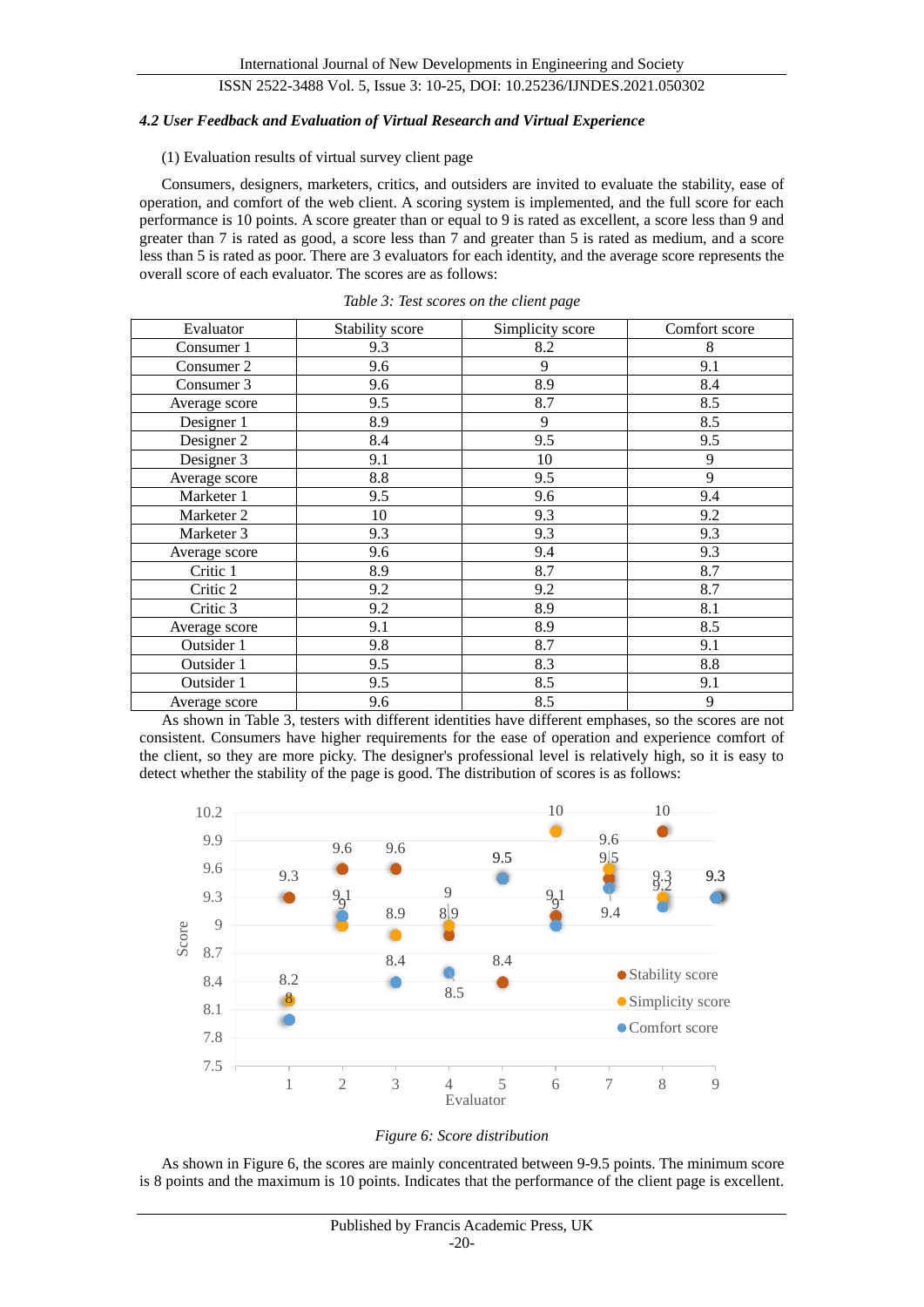The average scores of different status assessors for different performances are as follows:



*Figure 7: Average score of different performance*

As shown in Figure 7, the highest comfort score is 9.3 points for marketers, the highest simplicity score is 9.5 points for designers, and the highest stability score is 9.6 points for outsiders and marketers. After calculation, the stability of the client page averaged 9.32 points, the ease of operation averaged 9 points, and the average experience comfort scored 8.86 points. This indicates that the experience comfort of the client page needs to be further improved.

### (2) Feedback on the way of virtual experience

After the development of the new product, the client page is also optimized according to the evaluation results, and an invitation for the virtual experience is initiated to the users who have previously accepted the virtual survey. Among the 1258 users who accepted the virtual survey, 739 users participated in the virtual experience. After the virtual experience is over, give feedback on the effect of the virtual experience. Analyze the intuitiveness, authenticity, effectiveness, and comfort of virtual experience based on different age groups.



*Figure 8: User feedback on virtual experience*

As shown in Figure 8, among the 739 users who participated in the virtual experience, 613 believed that the virtual experience was highly intuitive; 579 believed that the virtual experience was highly authentic. 706 people think the virtual experience is very effective and can better simulate real shopping; but only 526 people think the experience is more comfortable. Therefore, in terms of virtual experience, it is necessary to improve the comfort in the experience process and appropriately enhance the authenticity.

(3) Evaluation of the new product refrigerator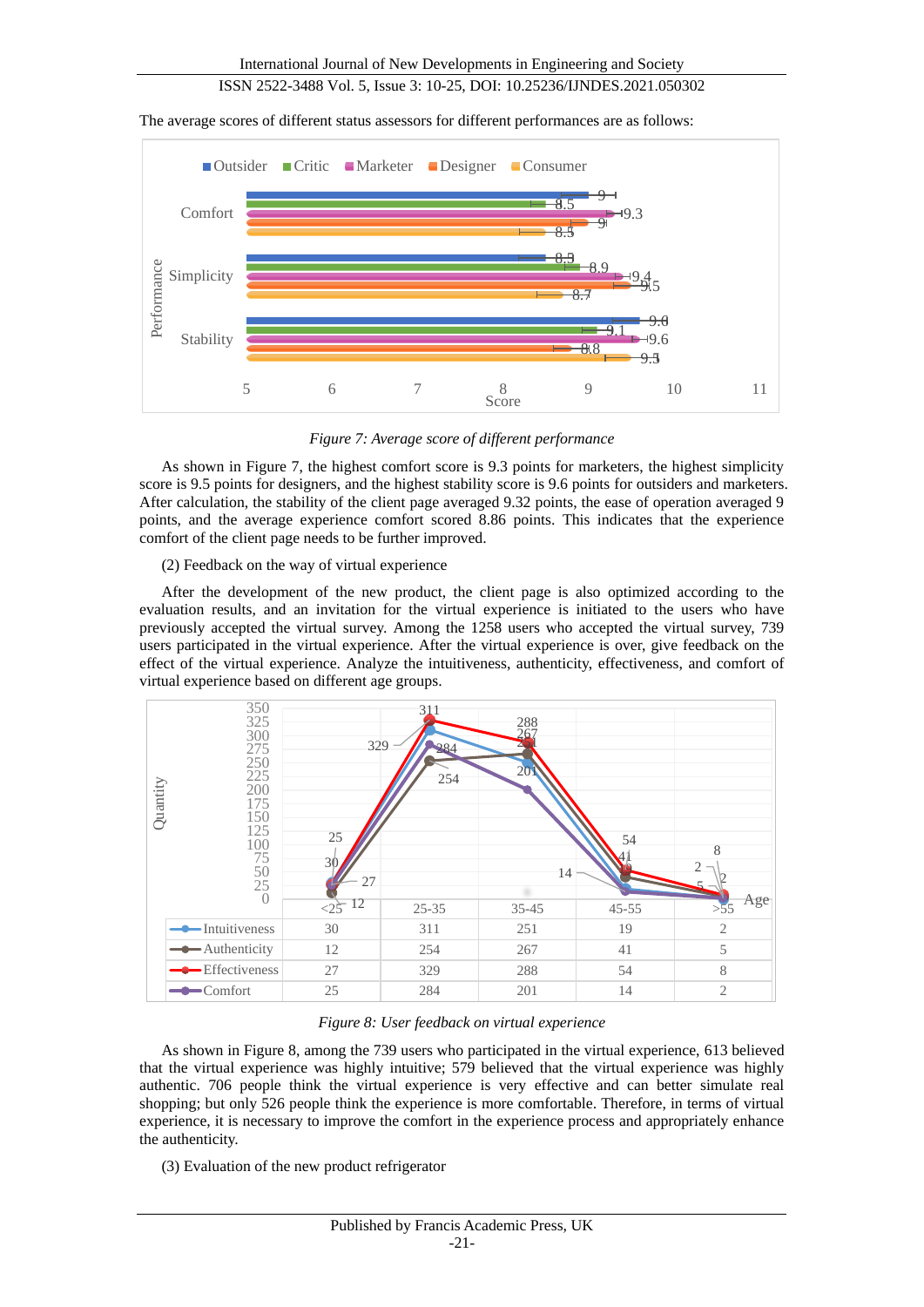According to the results of previous market research, there are three refrigerators in the new product series (A, B, C), and the capacity and price increase in sequence. The larger the capacity, the higher the price. In the virtual experience, three refrigerators are placed side by side to achieve a contrast effect. After the user experience is over, investigate their satisfaction with the new refrigerator. There are four levels of satisfaction (1, 2, 3, 4) for capacity, price, appearance color, and internal structure. The higher the level, the higher the satisfaction level.



*Figure 9: User satisfaction with refrigerators*

As shown in Figure 9, 351 people said they were very satisfied with the capacity setting of the refrigerator, 245 people were very satisfied with the price of the refrigerator, 59 people were very satisfied with the appearance of the refrigerator, and 401 people said they were very satisfied with its internal structure. Therefore, after getting user feedback, the appearance of the new refrigerator should be adjusted in time to meet market demand.

At the same time, the user's purchase intention is counted, and the purchase intention of 3 refrigerators of different age groups is analyzed to determine the production quantity of the three styles.



*Figure 10: Purchase intentions of users of different age groups for 3 refrigerators*

As shown in Figure 10, users under the age of 25 prefer the A model, users between the ages of 25 and 45 prefer the B model, and those over 45 prefer the C model. Overall, the purchase intention ratio of the three refrigerators A, B, and C is 1:3:1.6. Therefore, when arranging production, type B should be the main focus.

## *4.3 Advantages of Virtual Design*

After the entire virtual design process is completed and put into production, by comparing the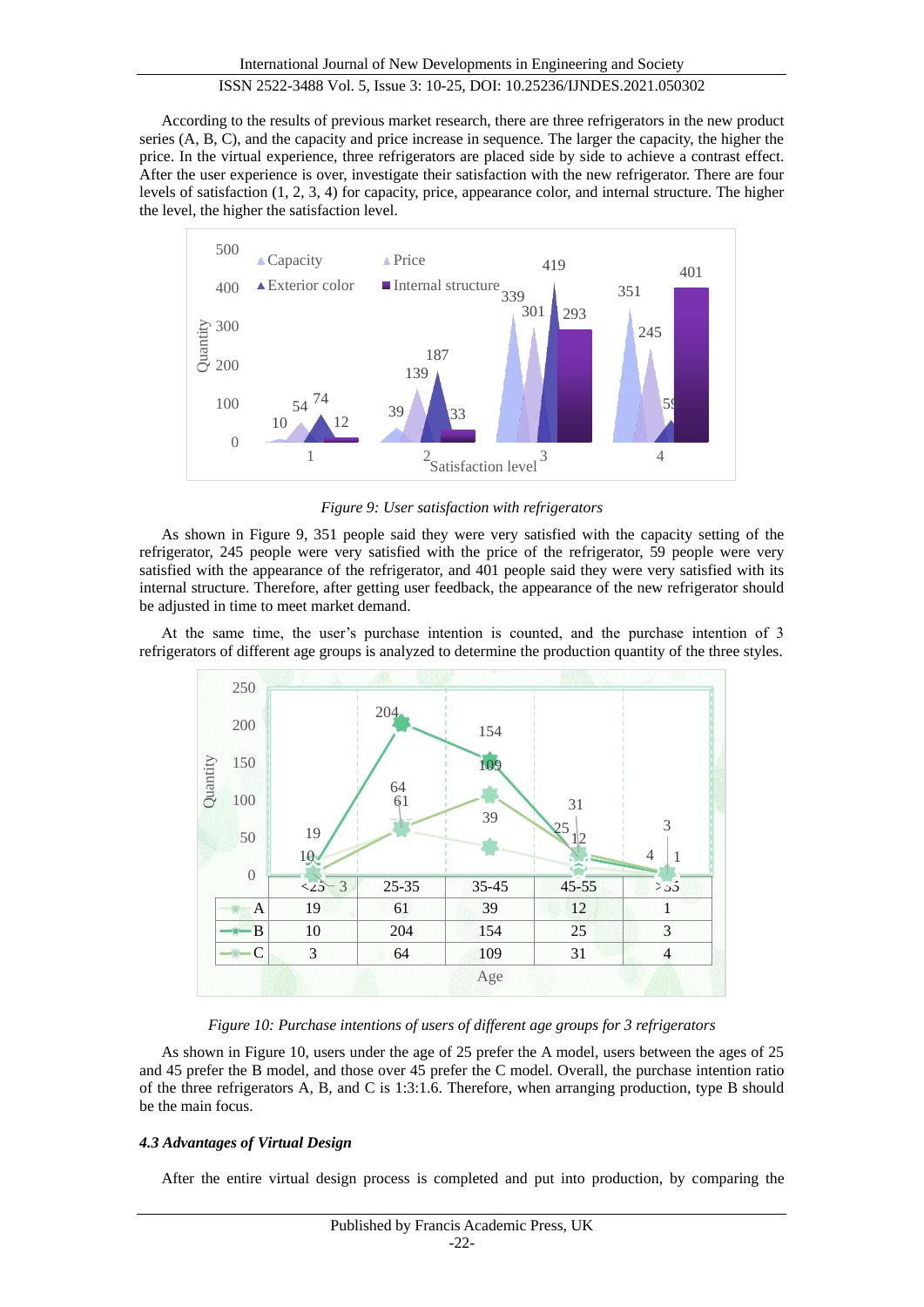difference between virtual design and traditional design in cost and time, cost and time include three stages, namely research, development, and testing. Here the cost unit is ten thousand yuan, and the time unit is day.

| Comparison index  | Virtual design | Traditional design | Difference |  |
|-------------------|----------------|--------------------|------------|--|
| Research cost     | 7.14           | 18.38              | 11.24      |  |
| Development costs | 107.45         | 98.77              | $-8.68$    |  |
| Test cost         | 13.57          | 26.49              | 12.92      |  |
| Total cost        | 128.16         | 143.64             | 15.48      |  |
| Research time     |                | 21                 | 14         |  |
| Development time  | 85             | 80                 | -3         |  |
| Test time         |                | 21                 | 14         |  |
| Total time        | 99             | 122                |            |  |

*Table 4: Comparison of cost and time between virtual design and traditional design*

As shown in Table 4, in the research and testing phases, the cost of virtual design is much lower than traditional design, and the time is shorter. But in the development stage, the cost of virtual design is slightly higher than that of traditional design, and it takes a little longer. Because the development stage needs to consider the cost and time of the client and virtual environment modeling for the virtual experience. But in general, the total cost of virtual design is 154,800 yuan less than traditional design, and the total time is 23 days less. This fully reflects the superiority of virtual design. Comparison of cost and time at different stages:



*Figure 11: Comparison of cost and time at different stages*

As shown in Figure 11, during the research phase, the cost difference between virtual design and traditional design was 112,400 yuan, and the time difference was 14 days. In the development stage, the cost difference between the two is 86,800 yuan, and the time difference is 5 days. In the test phase, the cost difference between the two is 129,200 yuan, and the time difference is 14 days.

## **5. Conclusions**

This article integrates virtual reality technology into the two links of market research and prototype testing of conventional new product launches. After optimizing the comfort level, a virtual survey was randomly launched on the home appliance shopping website. Price is the first factor most users consider when buying a refrigerator, followed by function, capacity, energy saving and styling.

After obtaining sufficient demand and market information, develop new products, build a virtual design database, perform scene modeling, texture mapping, and achieve interactive effects. After the virtual experience is over, the comfort during the experience is improved based on feedback, and the appearance of the new refrigerator is adjusted in time to meet market demand. And according to the purchase intention proportion to arrange the production quantity. And after comparison, it is found that product modeling design based on virtual reality technology can save costs and improve efficiency, and it is worth promoting in the design field.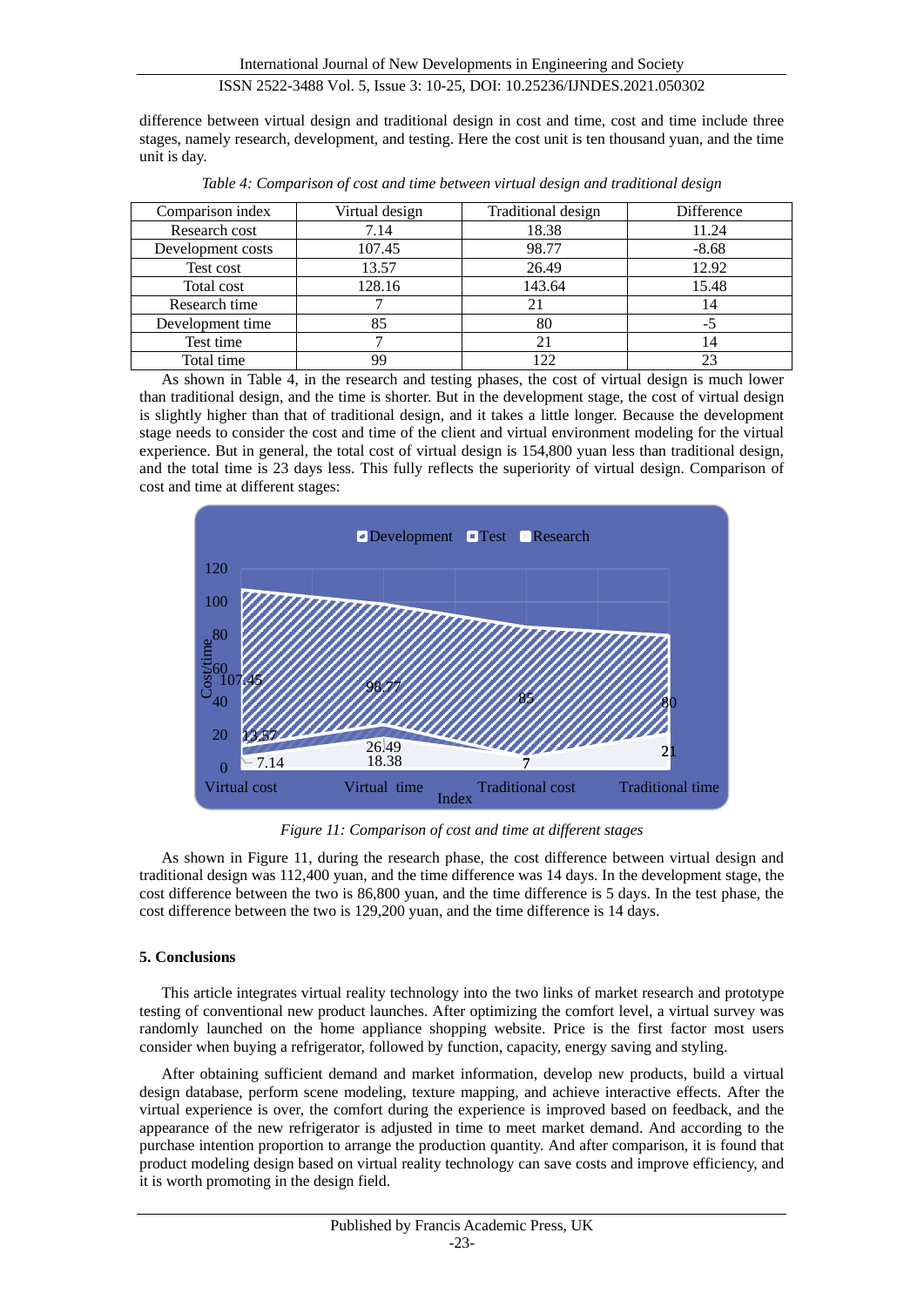However, due to the difficulty and intelligence of virtual reality technology, when the website initiates a virtual experience, the users participating in the research already have certain characteristics, which are relatively concentrated in terms of age and education. This will reduce the representativeness of the research data, so in the next research work, the research sample needs to be further expanded.

## **Acknowledgements**

This work was supported by Dalian High-level Talent Innovation Plan 2017RQ158.

## **References**

*[1] Li L, Yu F, Shi D, et al. Application of virtual reality technology in clinical medicine [J]. American Journal of Translational Research, 2017, 9(9):3867-3880.*

*[2] Berg L P, Vance J M. Industry use of virtual reality in product design and manufacturing: a survey [J]. Virtual Reality, 2017, 21(1):1-17.*

*[3] Zhu W, Fan G. Application of computer virtual reality technology in virtual tour [J]. International journal of advanced media and communication, 2016, 6(2-4):273-282.*

*[4] Maples-Keller J L, Bunnell B E, Kim S J, et al. The Use of Virtual Reality Technology in the Treatment of Anxiety and Other Psychiatric Disorders [J]. Harvard Review of Psychiatry, 2017, 25(3):103-113.*

*[5] Tang D, Zhu R, Tang J, et al. Product design knowledge management based on design structure matrix [J]. Advanced Engineering Informatics, 2018, 24(2):159-166.*

*[6] Labat K L, Sokolowski S L. A Three-Stage Design Process Applied to an Industry-University Textile Product Design Project [J]. Clothing & Textiles Research Journal, 2016, 17(1):11-20.*

*[7] Donghui C , Guanfa L , Wensheng Z , et al. Virtual reality technology applied in digitalization of cultural heritage[J]. Cluster Computing, 2017, 22(4):1-12.*

*[8] Sang Y, Zhu Y, Zhao H, et al. Study on an Interactive Truck Crane Simulation Platform Based on Virtual Reality Technology [J]. International Journal of Distance Education Technologies, 2016, 14(2):64-78.*

*[9] Koeva M, Luleva M, Maldjanski P. Integrating Spherical Panoramas and Maps for Visualization of Cultural Heritage Objects Using Virtual Reality Technology [J]. Sensors, 2017, 17(4):829-829.*

*[10] Mclellan, Hilary. Cognitive Issues in Virtual Reality [J]. Journal of Visual Literacy, 2016, 18(2):175-199.*

*[11] Vera L, Florella M, Sarale C, et al. Effects of virtual reality immersion and audiovisual distraction techniques for patients with pruritus [J]. Pain Research & Management, 2016, 14(4):283-286.*

*[12] Riva G, Bacchetta M, Baruffi M, et al. Virtual Reality Environment for Body Image Modification: A Multidimensional Therapy for the Treatment of Body Image in Obesity and Related Pathologies [J]. Cyberpsychology & Behavior, 2016, 3(3):421-431.*

*[13] Al-Kodmany, K. Visualization Tools and Methods in Community Planning: From Freehand Sketches to Virtual Reality [J]. Journal of Planning Literature, 2016, 17(2):189-211.*

*[14] Nagamachi, M. Kansei Engineering in Consumer Product Design [J]. Ergonomics in Design the Quarterly of Human Factors Applications, 2016, 10(2):5-9.*

*[15] Pernot J P, Falcidieno B, Giannini F, et al. Incorporating free-form features in aesthetic and engineering product design: State-of-the-art report [J]. Computers in Industry, 2016, 59(6):626-637.*

*[16] Coudounaris D N. Mediation of product design and moderating effects of reference groups in the context of country - of-origin effect of a luxury Brand [J]. International Journal of Commerce & Management, 2018, 28(2):169-205.*

*[17] Du G, Zhang Y, Liu X, et al. A review of leader-follower joint optimization problems and mathematical models for product design and development [J]. The International Journal of Advanced Manufacturing Technology, 2019, 103(2):3405-3424.*

*[18] Newton R S. The New Age of GPU-Driven Product Design [J]. Desktop Engineering, 2019, 24(10):16-19.*

*[19] Vavra C. Automation product design advice from 2018 Engineers' Choice winners [J]. Control Engineering, 2018, 65(2):48-48.*

*[20] Howard D. IoT Product Design Considerations: Security, Functionality, Interoperability [J]. Appliance Design, 2018, 66(5):12-13.*

*[21] Nazari-Shirkouhi S, Keramati A. Modeling customer satisfaction with new product design using a flexible fuzzy regression-data envelopment analysis algorithm [J]. Applied Mathematical Modelling,*